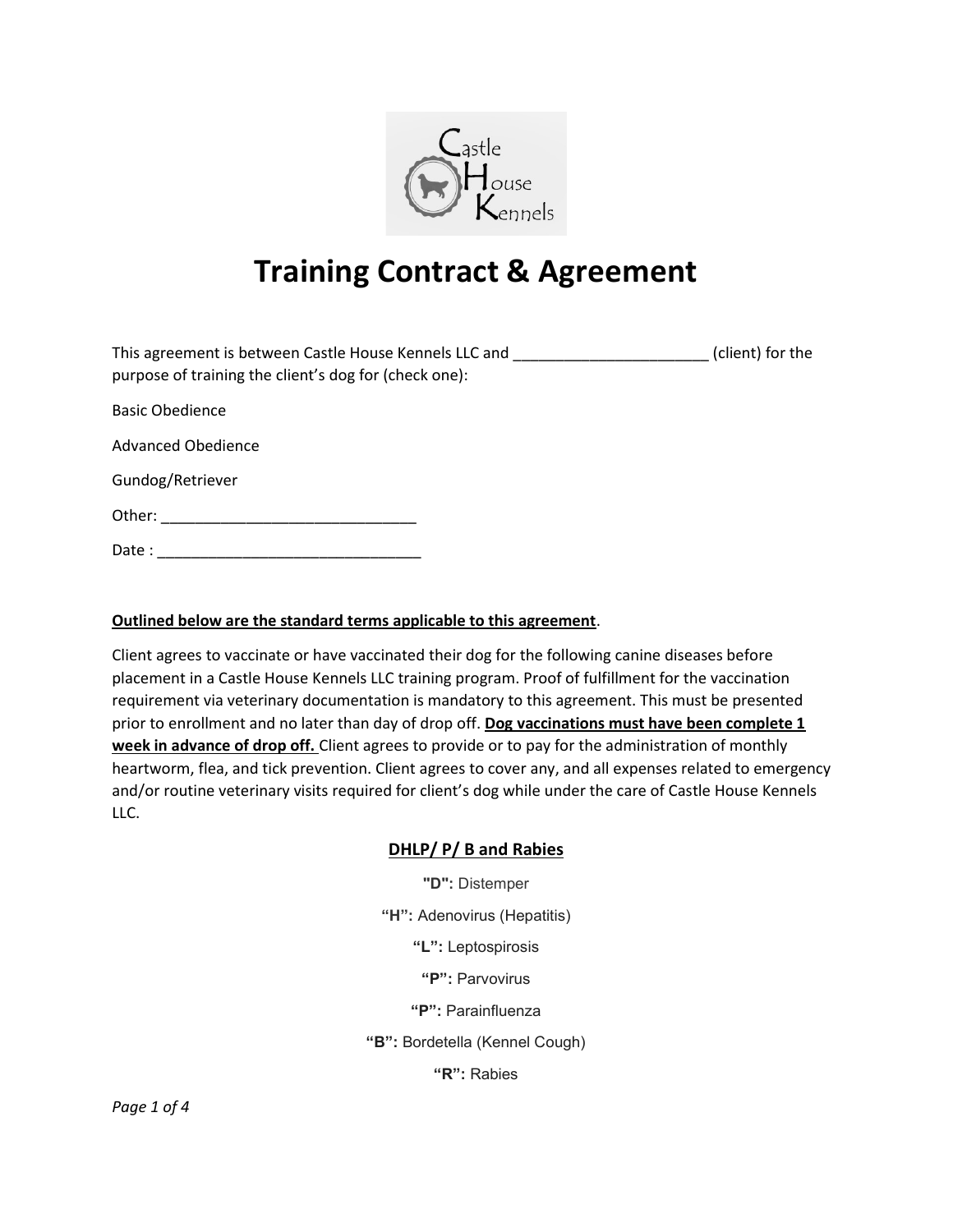Client understands that while Castle House Kennels LLC takes all necessary precautions to ensure optimum health and safety of all dogs in training, the rigors and terrain dogs encounter are unpredictable at times.

The client agrees to hold Castle House Kennels LLC (and/or any affiliates) harmless for any injury, sickness, and/or death.

Client certifies that he/she has been informed and understands that there is always some unavoidable risk of injury involved when working with animals, especially animals with behavioral issues.

I, the Client acknowledge that dogs can be inherently difficult to control and that not all dogs will be under control at all times resulting in the possibility of injury to myself, my dog, my family members, or third parties. Additionally, I the client have had full opportunity to discuss all concerns I have about the foregoing risks with Castle House Kennels LLC. and its authorized representatives. I have also made all inquiries and investigations to my satisfaction related to such risks, including, but not limited to, an examination of the training area.

I, the Client have read and understand Castle House Kennels LLC Training Facility Operating Policies, and agree to abide by them to the extent applicable. As lawful consideration for participating in the classes, and Board & Train programs I, for myself, my heirs, executors, administrators, legal representatives, successors and assigns (the "Releasing Party"), hereby waive, release, discharge and agree not to sue and to indemnify, defend and hold harmless Castle House Kennels, LLC, employees or associated persons (the "Released Party") from any and all injuries, losses, claims and damages to any person or persons of any nature whatsoever, including claims arising from the Released Party's own negligence, and all costs associated therewith, including attorney's fees, court costs and consultant fees, arising from my participation in the Classes or Training Programs.

Training fees are billed once per month. The first month is due upon drop off. All other fees are due on the 1st of each month. Rates are subject to change. Bills not paid by the 10th will result in the dog (s) going on boarding ONLY status and will not be trained until the bill is paid.

Client understands and agrees that Board & Train fees are on a "per month" basis and will not be prorated if the client decides to take the dog home for any reason other than medical before the end of the billing cycle. Client agrees to pay the credit card, Paypal, Venmo, or other transaction fees that are applied to the bill that are associated with payment for services. Fees can be avoided by mailing a check or paying with cash.

Client understands that the training timelines are not approximate and are completely based on the dog's abilities (health, intelligence, drive/desire, temperament, early socialization, etc.).

Client understands that our schedule is constantly changing and that we do require at least a 24 hour notice for any visits, drop offs, or pickups.

#### CLIENT SIGNATURE OF ACCEPTANCE\_\_\_\_\_\_\_\_\_\_\_\_\_\_\_\_\_\_\_\_\_\_\_\_\_\_\_\_\_\_\_\_\_\_\_\_\_\_\_\_\_\_\_\_\_\_\_\_\_\_\_\_\_\_\_

#### CLIENT PRINTED NAME

| <b>DATE</b> |  |  |
|-------------|--|--|
|             |  |  |

Page 3 of 4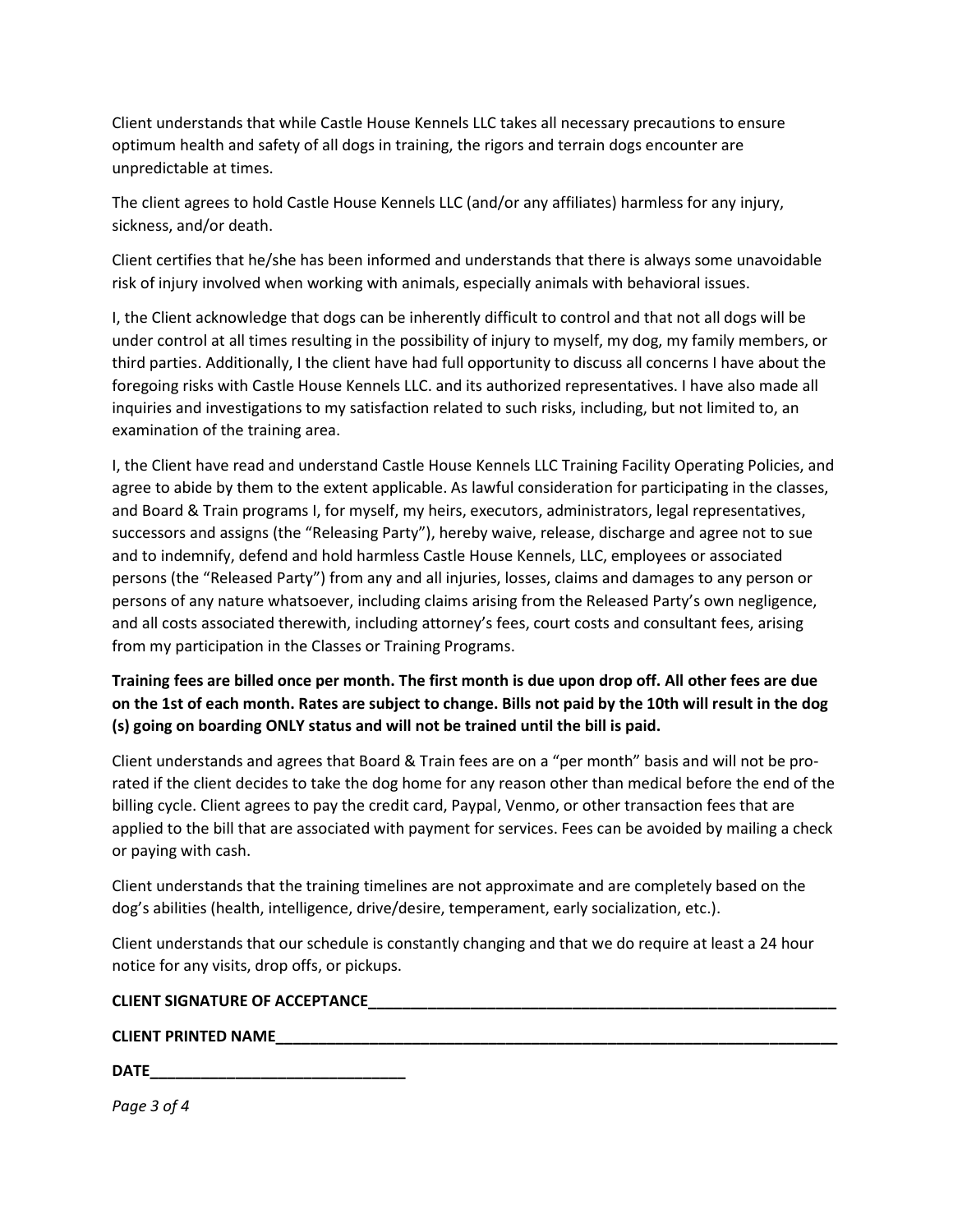

Castle House Kennels LLC

3691 Vaughn Bridge Rd. Hartselle, AL. 35640

(256) 221-8827

castlehouseretrievers@yahoo.com

# Dog Information:

| Spayed/Neutered:(Circle One) Y N                     |                                                                                      |  |
|------------------------------------------------------|--------------------------------------------------------------------------------------|--|
| First date of last known heat cycle: _______________ |                                                                                      |  |
|                                                      |                                                                                      |  |
|                                                      |                                                                                      |  |
|                                                      |                                                                                      |  |
|                                                      |                                                                                      |  |
|                                                      | <b>Client Information:</b>                                                           |  |
|                                                      |                                                                                      |  |
|                                                      |                                                                                      |  |
|                                                      |                                                                                      |  |
|                                                      |                                                                                      |  |
| Zip Code: ______________________________             |                                                                                      |  |
|                                                      | Phone: _______________________________(home) _________________________________(cell) |  |
|                                                      |                                                                                      |  |
| Page 2 of 4                                          |                                                                                      |  |